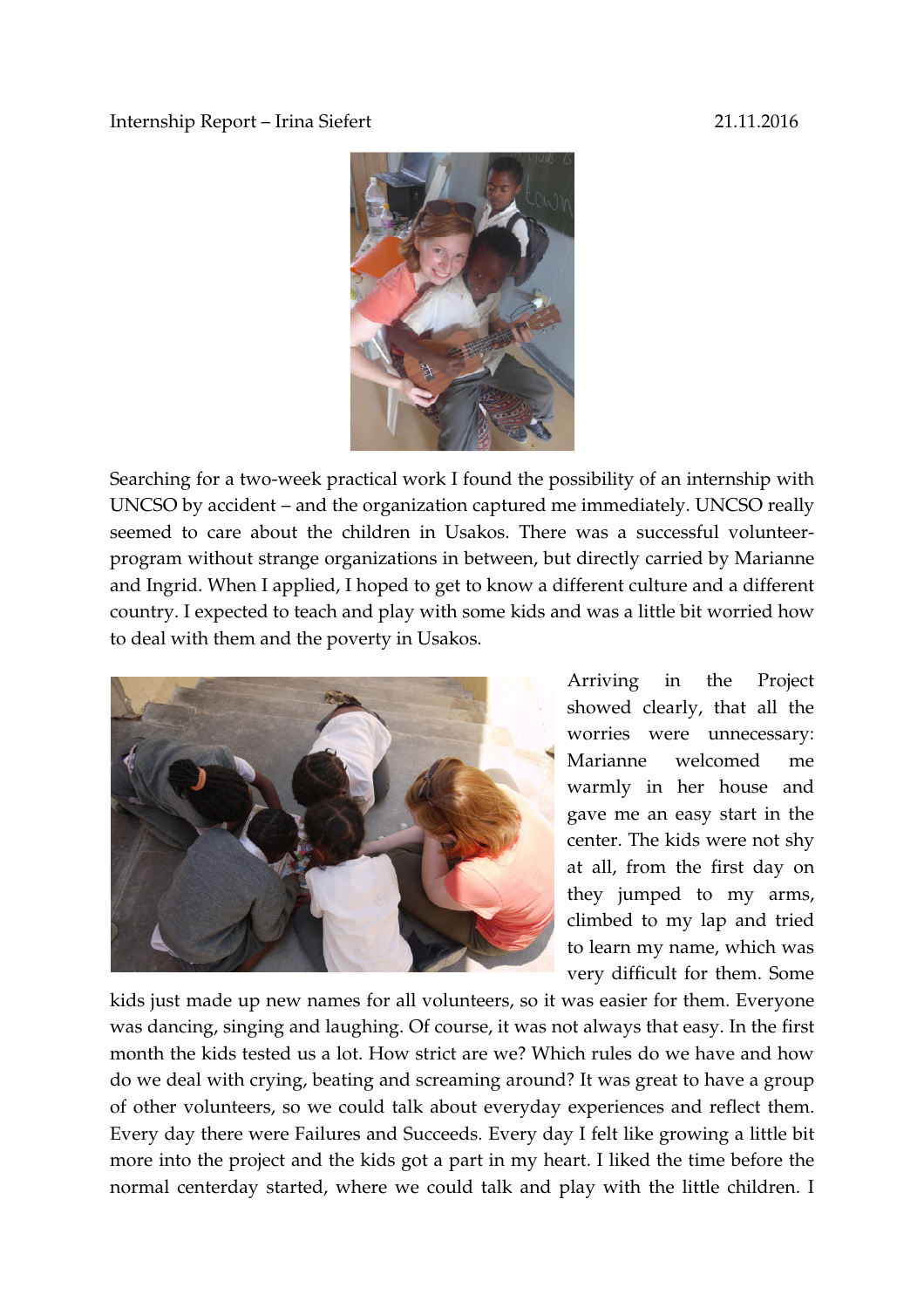liked it, when the kids came to me to take my hand, wanted to be swirled around in my arms. I liked how some shy kids started to smile at me and greet me in the morning. And there was so much more!

Everyone of us was responsible for one grade and their Study Time. It was nice, to get to know a smaller group of kids very well and more privately. Although for me it was difficult in the beginning to understand the way the kids think and act and to motivate them for their studies, it was also a big responsibility to prepare new worksheets every day and plan the centerday for the kids. Luckily, Marianne was there to ask her questions and help to understand the different culture. There was even time for some nice and funny stories in long evenings. But there were also problems, because we lived and worked together all day, and sometimes Marianne -

who is working very hard - lost her patience. But we worked out compromises and got along quite well with each other. After a time we even managed many centerdays on our own, even though it was hard in the beginning. I had the feeling, that Marianne sometimes asks a lot from you, to support the kids best. However she never asks something you cannot handle, so everything was possible to manage.



Marianne also helped to decide for some projects, which we could realize with our donations. It was hard to see so much poverty and I wondered sometimes how the kids can still smile every day. But I also learned to look at the great parts of live, to smile with the kids and give them love and attention to lighten their day. When we started our projects, it was wonderful to get great support from relatives and friends, who helped us to realize our projects for the kids. Impressive, that it only takes a week to build a shack! The smile in the faces of the kids showed us, that we really gave them something special in their lives and I am proud, that I had the chance to do a little part in this great project.

Altogether I had much fun on our centerdays, although there were also hard and difficult times. Especially when it came to Christmas, there was a lot of work to do, which could be both, frustrating and motivating. That's why it was a great opportunity to leave the Project after stressful weeks on weekends and see some touristic parts of Namibia. This total different experience of a beautiful country showed me another part of Namibia, which has two faces for me: The endless landscapes and animals on the one hand and on the other hand the kids in the center. Both faces are colorful, bright and wonderful to remember.